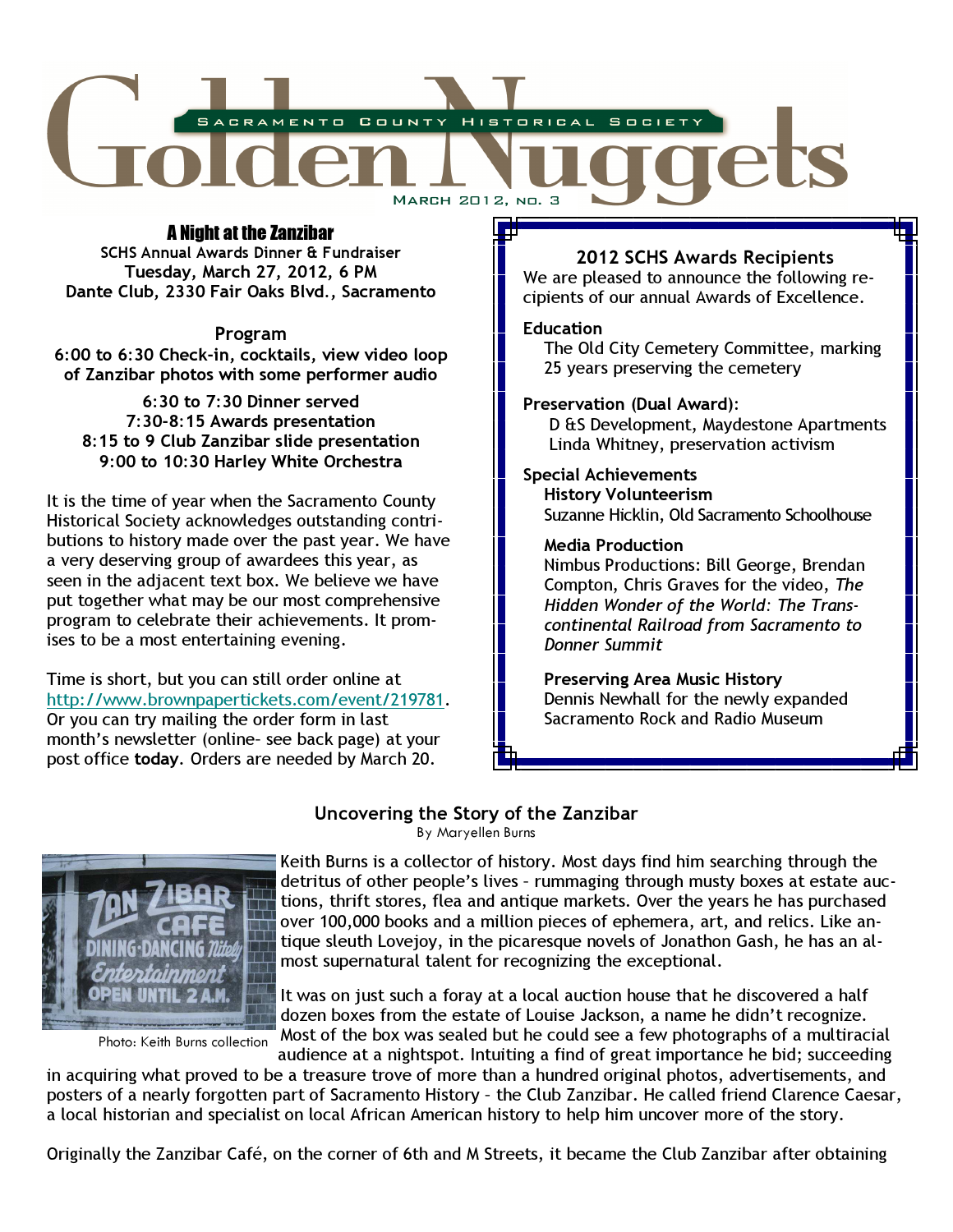liquor license in 1942. (More details and a broader view of the West End and the Zanzibar's history can seen in the adjacent article by William Burg.)



Interracial audience at the Club Zanzibar, c. 1948-52 Photo: Keith Burns

During the almost decade the Zanzibar was open, it boasted one of Sacramento's first interracial clienteles, fine dining, many say the best fried chicken in town, and some of the best entertainment.

The Club Zanzibar closed in 1949 after state liquor control officials revoked the club's liquor license amid rumors of prostitution. Many African Americans, who lived in the area at the time, disputed the allegations.

 "Despite its controversial demise", Caesar says, "the social and cultural impact of the Club Zanzibar remains an intriguing story within the larger cultural and ethnic history of Sacramento".

Keith Burns and Clarence Caesar will share the Zanzibar story at our annual dinner, accompanied by a visual array of a hundred plus photos, advertisements and other artifacts, and the Harley White Orchestra.



All–Girl bands toured in the 1940s. Photo: Keith Burns

Production Notes from the President's Desk by Patricia Turse

To help our institutional subscribers we are now numbering our newsletter issues with each year starting at number 1 in January. I forgot to number the two prior issues, but this is no. 3.

So what happened to the "golden" paper used for these Golden Nuggets? Due to constant problems with postal machines shredding the 20-pound "ivory" stock we used for many years, we switched to 24-pound stock, which comes in limited colors.

We are very close on two different publications, but life keeps getting in the way. The booklet on Sacramento in the Progressive Era should go to the designer in April and be out some time after that. The major publication on the railroad shops needs only some final trimming edits, but is in an editorial health-related hiatus. The Publications Committee is trying to find a way to speed up the process. If you have writing and/or editing experience, a background or strong interest in history, and would like to explore helping out, let us hear from you.

> Coming April 24, 7PM From Burlesque to B Street: The History of Sacramento Theater Panel Presentation

featuring Melanie Smith, James Wheatley & Ray Tatar Sierra Sacramento Valley Medical Society Bldg. 5380 Elvas Ave., Sacramento

### **SACRAMENTO COUNTY HISTORICAL SOCIETY**

2010-2011 Board of Directors President: Patricia Turse Vice President: William Burg Corresponding Secretary: Illa Collin Treasurer: Dan Winkelman History Consortium: Dr. Bob LaPerrière

Members-at-Large Maryellen Burns-Dabaghian, Clare Ellis, Tom Herzog, Greg Voelm, Greg Wellman, and Lisa Wire

Membership: Jenan Saunders

### GOLDEN NUGGETS

Published at least bimonthly, September to June Editorial & Layout: Maryellen Burns, William Burg, Patricia Turse Email: info@sachistoricalsociety.org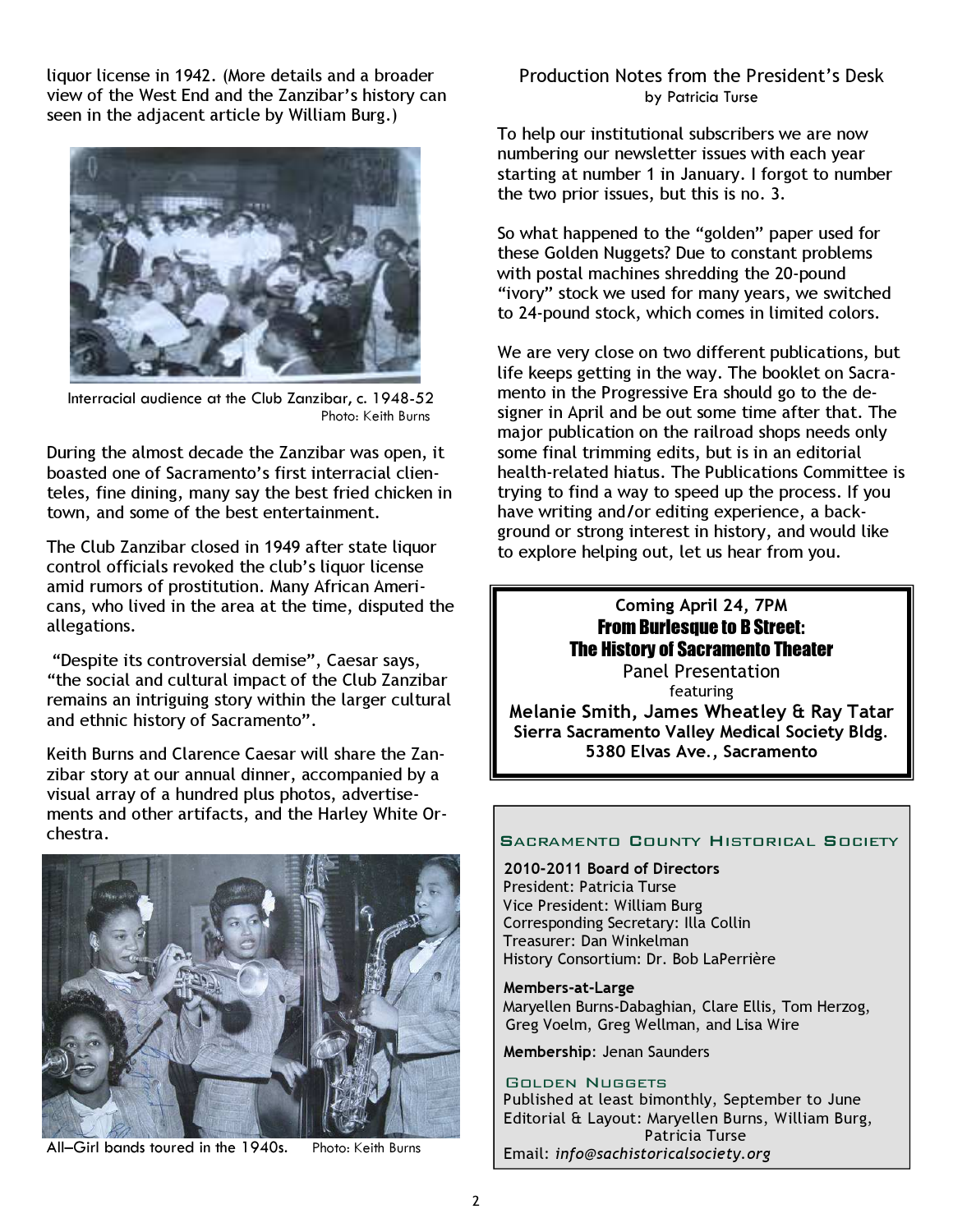## Sacramento's Bourbon Street By William Burg

In the 1940s, Sacramento's West End was filled with the sounds of jazz. Based around M Street (renamed Capitol Avenue by 1940), the neighborhood was radically changed by the start of World War II, the forced relocation of Sacramento's thousands of Japanese Americans to internment camps, and a migration of African Americans to Sacramento. Many of these migrants came from the Southern states for jobs in Sacramento's railroad shops and canneries, or at nearby airfields and Army bases. Some purchased businesses from the departing Japanese, opening a variety of businesses, but the best known were the jazz clubs. These clubs became so popular they crossed racial barriers and made Sacramento a stop on the touring circuit for the greatest jazz musicians of the 20th century.

Sacramento already had jazz clubs dating back to the ragtime era. Ancil Hoffman's saloons and restaurants dominated K Street through the 1920s, and Japantown had its own jazz bands and venues dominated by the "Night Hawks" and the M Street Café. The African American owned Eureka Club on 4th and K was considered one of the biggest nightclubs in northern California, reputable enough for inclusion in a Sacramento guidebook aimed at tourists attending the 1939 California Centennial. But racial lines were difficult to cross in Sacramento, even if segregation was "de facto," more by tradition than force of law. New arrivals from the South (where segregation was statute law) felt less restricted, and the 1940s saw Sacramento's first Black doctors, morticians, policemen, attorneys and other professionals—and nightclub owners.

Louise and Isaac Anderson and William "Nitz" Jackson purchased a liquor store from a Japanese owner in 1942, and established the Club Zanzibar at 530 Capitol. The Zanzibar featured touring musicians like Dizzy Gillespie, Count Basie, and Duke Ellington. Local musicians like Vincent "Ted" Thompson (who owned the nearby Thompson Mortuary) also graced the Zanzibar's stage. Across the street from the Zanzibar, the Mo-Mo Club, owned by brothers Alex and Hovey Moore, featured both dancers and musicians. Other clubs included the Congo Club, at 329 Capitol, the Cotton Club at 6th and J, and the Clayton Club at 1126 7th Street, beneath the Marshall Hotel (originally the Hotel Clayton.) The Clayton featured musicians like The Treniers, Cab Calloway, and comedian/ tap dancer Gene Bell. These clubs became a major part of Sacramento's live music scene, which included venues like Buddy Baer's, The Tropics, and the Grand Ballroom at the Senator Hotel. Acts that outgrew the local jazz clubs played bigger shows at the Memorial Auditorium.

The widespread appeal of swing and bebop jazz drew crowds that trampled Sacramento's color line under dancing feet. While Sacramento's small population could not match the big-city jazz scenes of Los Angeles or San Francisco, strong attendance at West End clubs put Sacramento on the touring circuit of most major acts. In addition to regular weekend shows, the Zanzibar was best known for its informal Sunday afternoon jam sessions, free-form experiments that drew performers like Louis Armstrong and Dizzy Gillespie.

The success of the Zanzibar also brought negative attention. Challenges to Sacramento's long-held color line met strong resistance from established white interests. Based on rumors of prostitution at the Zanzibar, state liquor officials revoked its liquor license in 1949, effectively closing the club. Some saw the revocation as retaliation by white businessmen jealous of the Zanzibar's success. Nitz Jackson moved to southern California after the closure of the Zanzibar. The Andersons kept a nearby liquor store, A&J Liquor, relocating to Stockton Boulevard when the West End was redeveloped in the 1950s.

The redevelopment of Capitol Mall meant the end of the West End jazz clubs. Sacramento's Chamber of Commerce had promoted conversion of M Street from a mixed-use immigrant neighborhood into a ceremonial boulevard since 1909, but federal funds for acquisition and demolition were not available until the 1950s. Changes to redevelopment law in 1954 eliminated the need to provide replacement housing for the 10,000 Sacramentans who lived in the redevelopment zone. A media campaign urged redevelopment of the West End, and its bustling clubs were characterized as "blight" by those seeking to expand Sacramento's central business district. By the 1960s, M Street was transformed into the placid Capitol Mall we know today, and erased clubs like the Zanzibar and the Mo-Mo from downtown Sacramento and public memory. Today, as downtown Sacramento works to re-establish itself as a destination for music and nightlife, the stories of Sacramento's jazz legacy can be shared and celebrated after decades of silence.